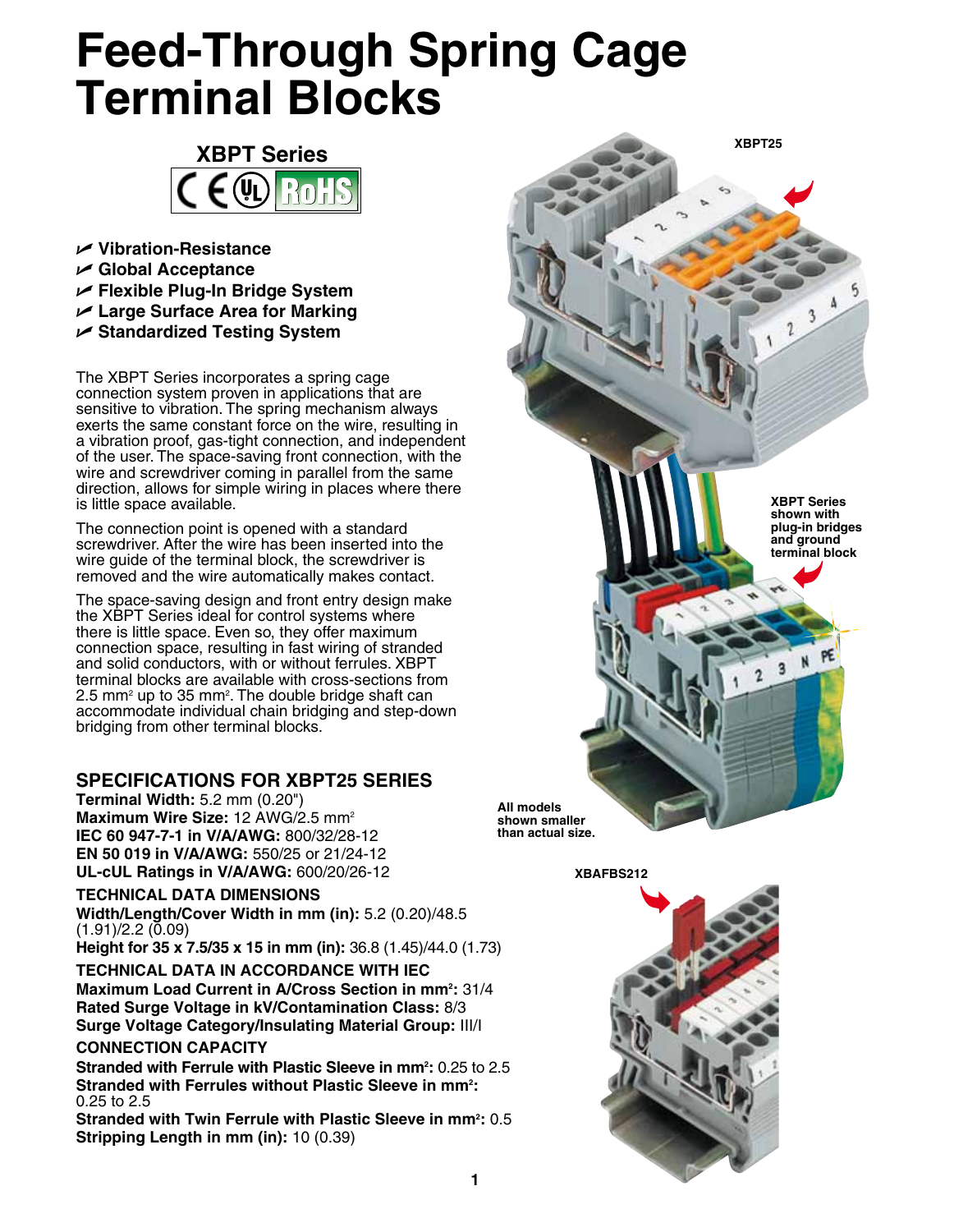| <b>To Order</b>    |                                                         |
|--------------------|---------------------------------------------------------|
| <b>MODEL NO.</b>   | <b>DESCRIPTION</b>                                      |
| XBPT25             | Gray, 5.2 mm (0.21") spring clip TB 28 to 12 AWG        |
| XBPT25BU           | Blue, 5.2 mm (0.21") spring clip TB 28 to 12 AWG        |
| XBPT25WH           | White, 5.2 mm (0.21") spring clip TB 28 to 12 AWG       |
| XBPT25RD           | Red, 5.2 mm (0.21") spring clip TB 28 to 12 AWG         |
| XBPT25BK           | Black, 5.2 mm (0.21") spring clip TB 28 to 12 AWG       |
| <b>ACCESSORIES</b> |                                                         |
| XBACPT25           | Gray end cover                                          |
| XBATPT4            | Partition plate                                         |
| <b>XBAFBS25</b>    | Red 2 position plug-in bridge for XBPT25 Series         |
| <b>XBAFBS35</b>    | Red 3 position plug-in bridge for XBPT25 Series         |
| <b>XBAFBS55</b>    | Red 5 position plug-in bridge for XBPT25 Series         |
| XBAFBS105          | Red 10 position plug-in bridge for XBPT25 Series        |
| <b>XBAFBS505</b>   | Red 50 position plug-in bridge for XBPT25 Series        |
| <b>XBATSPAI4</b>   | Test adaptor                                            |
| XBMZBF5            | White blank marker strip external labeling              |
| XBMZB5             | White blank marker strip center labeling                |
| XBANS3575P         | DIN rail 35 x 7.5 mm x 2 m (1.4 x 0.30" x 6.6") slotted |
| XBANS3575U         | DIN rail 35 x 7.5 mm x 2 m (1.4 x 0.30" x 6.6') solid   |
| XBANS3515P         | DIN rail 35 x 15 mm x 2 m (1.4 x 0.60" x 6.6") slotted  |
| XBANS3515U         | DIN rail 35 x 15 mm x 2 m (1.4 x 0.60" x 6.6") solid    |
| <b>XBAES35C</b>    | 1-screw mounted end stop                                |
| <b>XBAES35T</b>    | 3-screw mounted end stop                                |
| <b>XBAES35N</b>    | Snap-on end stop                                        |

*Ordering Examples: XBPT25, spring clip terminal block, XBACPT25, end cover, XBANS3575P, DIN rail.*

*XBPT25RD, red spring clip terminal block, XBACPT25, end cover, XBMZB5, blank marker strip, XBANS3575P, DIN rail.*

## **SPECIFICATIONS for XBPT4 Series**

**Terminal Width:** 6.2 mm (0.24") **Maximum Wire Size:** 10 AWG/4 mm2 **IEC 60 947-7-1 in V/A/AWG:** 800/40/28-10 **EN 50 019in V/A/AWG:** 550/34 or 30/24-10 **UL-cUL Ratings in V/A/AWG:** 600/30/20-10

## **TECHNICAL DATA DIMENSIONS**

**Width/Length/Cover Width in mm (in):** 6.2 (0.24)/56.0 (2.20)/2.2 (0.09) **Height for 35 x 7.5/35 x 15 in mm (in):** 36.8 (1.45)/44.0 (1.73)

# **TECHNICAL DATA IN ACCORDANCE WITH IEC**

**Maximum Load Current in A/Cross-Section in mm2 :** 40/6 **Rated Surge Voltage in kV/Contamination Class:** 8/3 **Surge Voltage Category/Insulating Material Group:** III/I **CONNECTION CAPACITY**

Stranded with Ferrule/with Plastic Sleeve in mm<sup>2</sup>: 0.25 to 4

Stranded with Ferrules without Plastic Sleeve in mm<sup>2</sup>: 0.25 to 4

Stranded with Twin Ferrule with Plastic Sleeve in mm<sup>2</sup>: 0.5 to 1

**Stripping Length in mm (in):** 10 (0.39)

| <b>To Order</b>    |                                                         |
|--------------------|---------------------------------------------------------|
| <b>MODEL NO.</b>   | <b>DESCRIPTION</b>                                      |
| XBPT4              | Gray, 6.2 mm $(0.24)$ spring clip TB 28 to 10 AWG       |
| <b>XBPT4BU</b>     | Blue, 6.2 mm (0.24") spring clip TB 28 to 10 AWG        |
| <b>ACCESSORIES</b> |                                                         |
| XBACPT4            | Gray end cover                                          |
| XBATPT4            | Partition plate                                         |
| <b>XBAFBS26</b>    | Red 2 position plug-in bridge for XBPT4 Series          |
| <b>XBAFBS36</b>    | Red 3 position plug-in bridge for XBPT4 Series          |
| <b>XBAFBS56</b>    | Red 5 position plug-in bridge for XBPT4 Series          |
| <b>XBAFBS106</b>   | Red 10 position plug-in bridge for XBPT4 Series         |
| <b>XBAFBS506</b>   | Red 50 position plug-in bridge for XBPT4 Series         |
| <b>XBATSPAI4</b>   | Test adaptor                                            |
| XBMZBF6            | White blank marker strip external labeling              |
| XBMZB6             | White blank marker strip center labeling                |
| <b>XBANS3575P</b>  | DIN rail 35 x 7.5 mm x 2 m (1.4 x 0.30" x 6.6') slotted |
| <b>XBANS3575U</b>  | DIN rail 35 x 7.5 mm x 2 m (1.4 x 0.30" x 6.6') solid   |
| XBANS3515P         | DIN rail 35 x 15 mm x 2 m (1.4 x 0.60" x 6.6") slotted  |
| XBANS3515U         | DIN rail 35 x 15 mm x 2 m (1.4 x 0.60" x 6.6") solid    |
| <b>XBAES35C</b>    | I-screw mounted end stop                                |
| <b>XBAES35T</b>    | 3-screw mounted end stop                                |
| <b>XBAES35N</b>    | Snap-on end stop                                        |

*Ordering Examples: XBPT4, spring clip terminal block, XBACPT4, end cover, XBANS3575P, DIN rail. XBPT4BU, blue spring clip terminal block, XBACPT4, end cover, XBMZB6, blank marker strip, XBANS3575P, DIN rail.*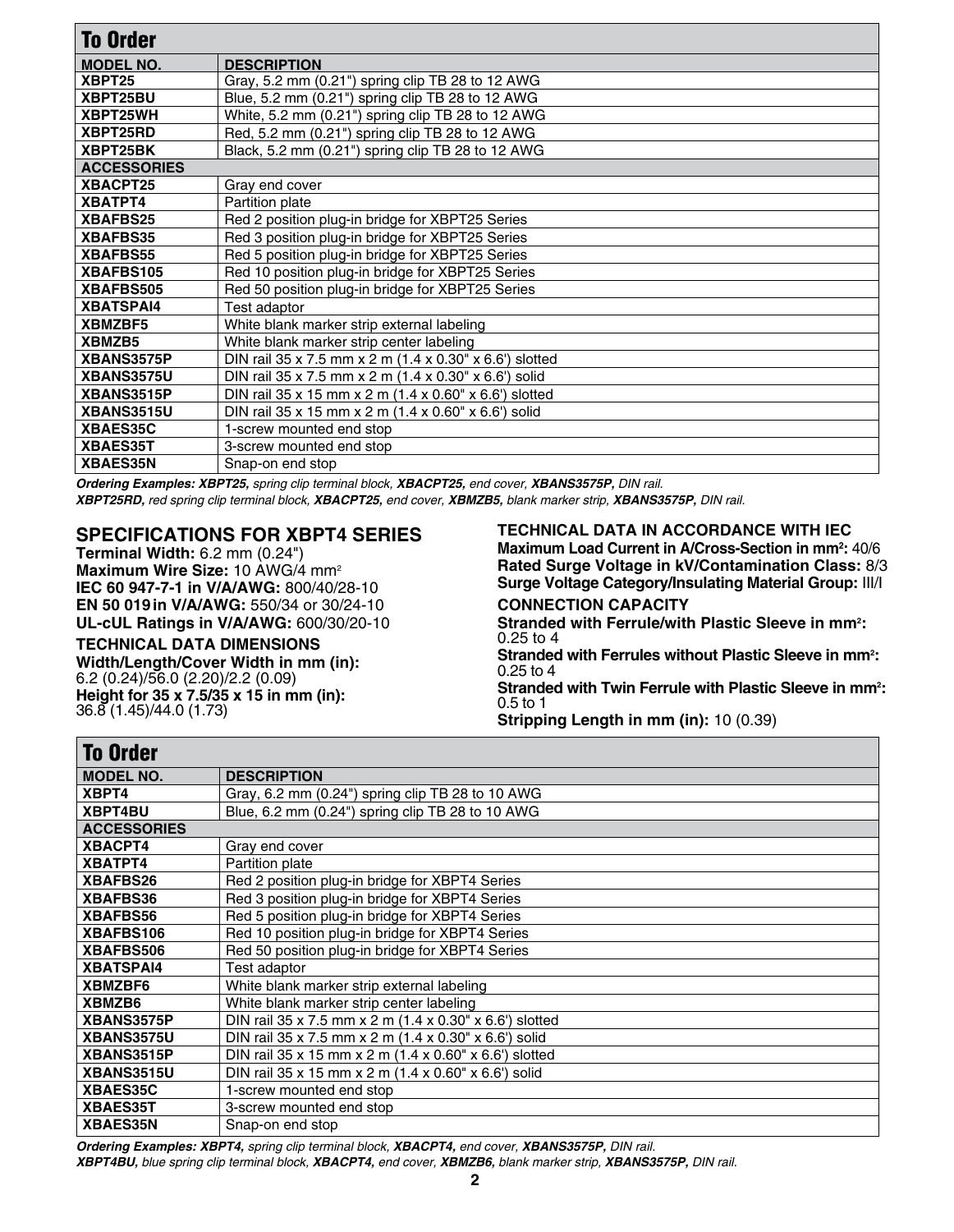## **SPECIFICATIONS for XBPT6 Series**

**Terminal Width:** 8.2 mm (0.32") **Maximum Wire Size:** 8 AWG/6 mm2 **IEC 60 947-7-1 in V/A/AWG:** 800/52/24-8 **EN 50 019in V/A/AWG:** 550/45 or 36/20-8 **UL-cUL Ratings in V/A/AWG:** 600/50/24-8

#### **TECHNICAL DATA DIMENSIONS**

**Width/Length/Cover Width in mm (in):** 8.2 (0.32)/69.5 (2.74)/2.2 (0.09) **Height for 35 x 7.5/35 x 15 in mm (in):**  43.5 (1.71)/51.0 (2.01)

#### **TECHNICAL DATA IN ACCORDANCE WITH IEC**

**Maximum Load Current in A/ Cross-Section in mm2 :** 52/10 **Rated Surge Voltage in kV/Contamination Class:** 8/3 **Surge Voltage Category/Insulating Material Group:** III/I

## **CONNECTION CAPACITY**

**Stranded with Ferrule with Plastic Sleeve in mm2 :** 0.25 to 6 **Stranded with Ferrules without Plastic Sleeve in mm<sup>2</sup>: 0.25 to 6 Stranded with Twin Ferrule with Plastic Sleeve in mm2 :** 0.5 to 1.5 **Stripping Length in mm (in):** 12 (0.47)

| To Order           |                                                                             |  |
|--------------------|-----------------------------------------------------------------------------|--|
| <b>MODEL NO.</b>   | <b>DESCRIPTION</b>                                                          |  |
| XBPT6              | Gray, 8.2 mm (0.32") spring clip TB 24 to 8 AWG                             |  |
| XBPT6BU            | Blue, 8.2 mm (0.32") spring clip TB 24 to 8 AWG                             |  |
| <b>ACCESSORIES</b> |                                                                             |  |
| XBACPT6            | Gray end cover                                                              |  |
| <b>XBAFBS28</b>    | Plug-in bridge for cross connection in the terminal center for XBPT6 Series |  |
| <b>XBATSPAI4</b>   | Test adaptor                                                                |  |
| XBMZBF8            | White blank marker strip external labeling                                  |  |
| XBMZB8             | White blank marker strip center labeling                                    |  |
| XBANS3575P         | DIN rail 35 x 7.5 mm x 2 m (1.4 x 0.30" x 6.6") slotted                     |  |
| <b>XBANS3575U</b>  | DIN rail 35 x 7.5 mm x 2 m (1.4 x 0.30" x 6.6") solid                       |  |
| XBANS3515P         | DIN rail 35 x 15 mm x 2 m (1.4 x 0.60" x 6.6") slotted                      |  |
| XBANS3515U         | DIN rail 35 x 15 mm x 2 m (1.4 x 0.60" x 6.6") solid                        |  |
| <b>XBAES35C</b>    | 1-screw mounted end stop                                                    |  |
| XBAES35T           | 3-screw mounted end stop                                                    |  |
| <b>XBAES35N</b>    | Snap-on end stop                                                            |  |

*Ordering Examples: XBPT6, spring clip terminal block, XBACPT6, end cover, XBANS3575P, DIN rail.*

*XBPT6BU, blue spring clip terminal block, XBACPT6, end cover, XBMZB8, blank marker strip, XBANS3575P, DIN rail.*

## **SPECIFICATIONS for XBPT10 Series**

**Terminal Width:** 10.2 mm (0.40") **Maximum Wire Size:** 6 AWG/10 mm2 **IEC 60 947-7-1 in V/ A/AWG:** 800/65/24-6 **EN 50 019in V/A/AWG:** 550/50 or 63/16-6 **UL-cUL Ratings in V/A/AWG:** 600/65/16-6

## **TECHNICAL DATA DIMENSIONS**

**Width/Length/Cover Width in mm (in):** 10.0 (0.39)/71.5 (2.81)/2.2 (0.09) **Height for 35 x 7.5/35 x 15 in mm (in):** 50.5 (1.99)/58.5(2.30)

#### **TECHNICAL DATA IN ACCORDANCE WITH IEC**

Maximum Load Current in A/Cross-Section in mm<sup>2</sup>: 65/16 **Rated Surge Voltage in kV/Contamination Class:** 8/3 **Surge Voltage Category/Insulating Material Group:** III/I **CONNECTION CAPACITY**

**Stranded with Ferrule with Plastic Sleeve in mm<sup>2</sup>: 0.25 to 10 Stranded with Ferrules without Plastic Sleeve in mm<sup>2</sup>: 0.25 to 6 Stranded with Twin Ferrule with Plastic Sleeve in mm<sup>2</sup>: 1.5 to 2.5 Stripping Length in mm (in):** 18 (0.71)

| <b>To Order</b>    |                                                                              |
|--------------------|------------------------------------------------------------------------------|
| <b>MODEL NO.</b>   | <b>DESCRIPTION</b>                                                           |
| XBPT <sub>10</sub> | Gray, 10.2 mm (0.40") spring clip TB 24 to 6 AWG                             |
| XBPT10BU           | Blue, 10.2 mm (0.40") spring clip TB 24 to 6 AWG                             |
| <b>ACCESSORIES</b> |                                                                              |
| XBACPT10           | Gray end cover                                                               |
| XBAFBS210          | Plug-in bridge for cross connection in the terminal center for XBPT10 Series |
| XBMZBF10           | White blank marker strip external labeling                                   |
| XBMZB10            | White blank marker strip center labeling                                     |
| XBANS3575P         | DIN rail 35 x 7.5 mm x 2 m (1.4 x 0.30" x 6.6") slotted                      |
| XBANS3575U         | DIN rail 35 x 7.5 mm x 2 m (1.4 x 0.30" x 6.6") solid                        |
| XBANS3515P         | DIN rail 35 x 15 mm x 2 m (1.4 x 0.60" x 6.6") slotted                       |
| XBANS3515U         | DIN rail 35 x 15 mm x 2 m (1.4 x 0.60" x 6.6") solid                         |
| <b>XBAES35C</b>    | 1-screw mounted end stop                                                     |
| XBAES35T           | 3-screw mounted end stop                                                     |
| <b>XBAES35N</b>    | Snap-on end stop                                                             |

*Ordering Examples: XBPT10, spring clip terminal block, XBACPT10, end cover, XBANS3575P, DIN rail. XBPT10BU, blue spring clip terminal block, XBACPT10, end cover, XBMZB10, blank marker strip, XBANS3575P, DIN rail.*